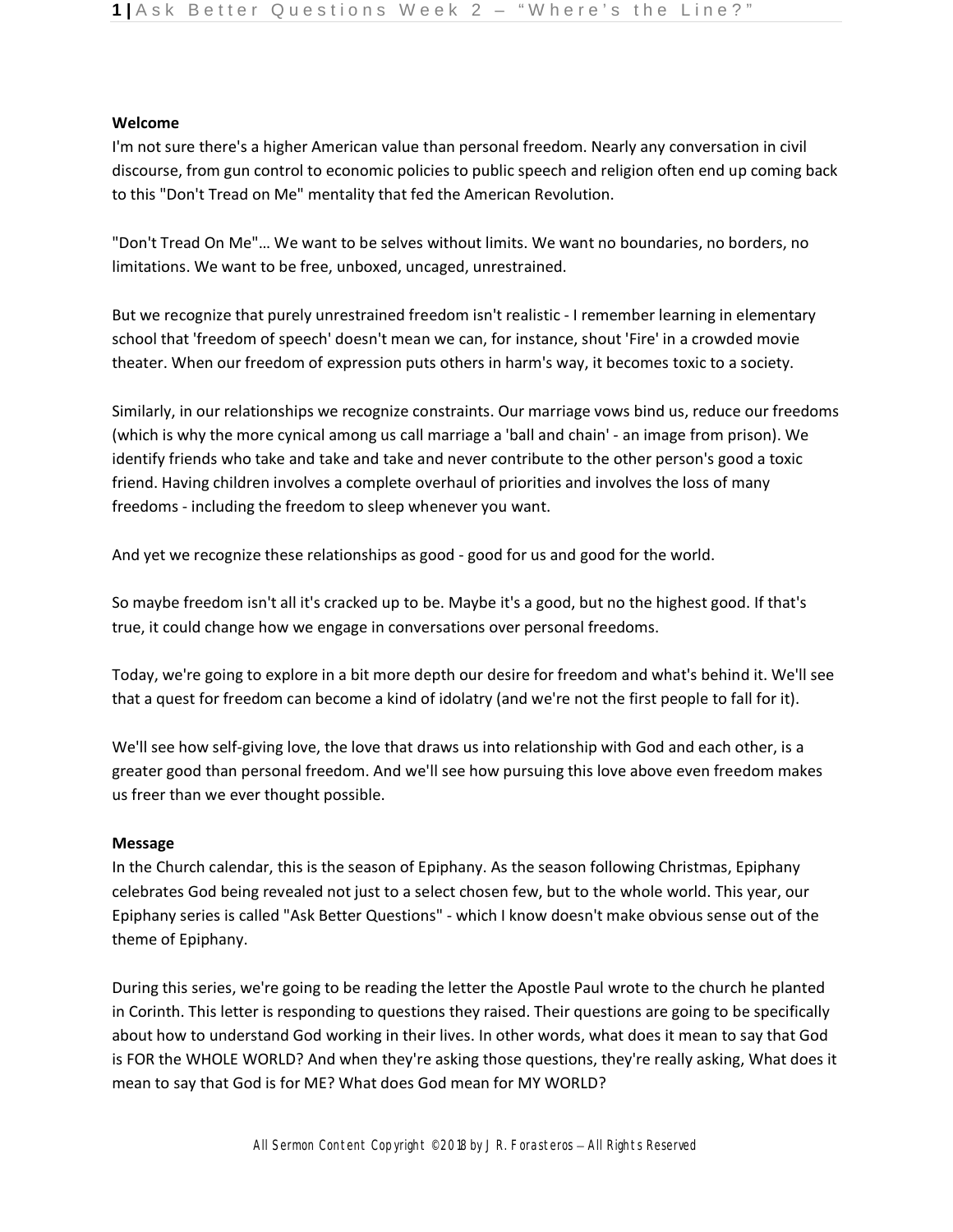Corinth was sort of like the Las Vegas of its day. It was a prominent Greek city, ancient and proud. The city was packed with temples to Greek and Roman gods, overflowing with the best philosophers and thinkers of the day. It was a place where anything you wanted could be yours.

And Paul came to that city to tell everyone the good news: that a god they'd never heard of, from a little country they'd *barely* ever heard of, had come to Earth, been crucified by the mighty Roman Empire, and then was raised from the dead.

Which meant they could all worship him now as the one true God of the universe. A God who made very strange claims on their lives, a God who insisted - quite unlike gods the Corinthians had all grown up worshiping. Zeus didn't care if you also worshipped Apollo or Ares or Athena as long as he got his sacrifices.

But Paul insisted not only that this Jesus of Israel was the God, but the one true God, who was the only one to be worshipped.

The new Corinthian Christians were on board, but they had a lot of questions, especially after Paul left. Figuring out the practical, day-to-day realities of living in the power of the Holy Spirit was hard. So they wrote Paul letters, asking him for help navigating the complicated reality of God With Us.

We have the same underlying struggle as the Corinthians. But *their* world and *our* world are very different. So the questions they ask won't always make a lot of sense on first reading. We'll be looking for the question *under* the question, asking what they're *really* asking to get at the questions that point to the core of what it means to be human, to be created to bear the image of God in the world.

[Scripture Slide 1] Which brings us to today's text. Turn with me to 1 Corinthians 6. This is the end of the opening chunk of the letter. So far, Paul has been addressing concerns raised by the Corinthians. He's gotten some pretty disturbing news - the house churches are fighting with each other, suing each other. And there's some crazy sexual immorality going on - some of the Corinthians are visiting temple prostitutes (a common feature of Greek pagan religion) and one man in the church is apparently shacking up with his step-mom.

The Corinthians are justifying themselves with a saying they've adopted: "I'm allowed to do anything". You might recognize that as the mantra of personal freedom. "There are no laws that can constrain me." Everything is okay. Even worse, the Corinthians who say this are justifying themselves with Christianity they're claiming that, because they're saved and forgiven, it doesn't matter what they do.

They've asked the question, "What am I allowed to do?" and answered it by saying, "Anything! I'm free!" Paul writes to them to correct this notion, and in the process, reframe what they understand freedom to be.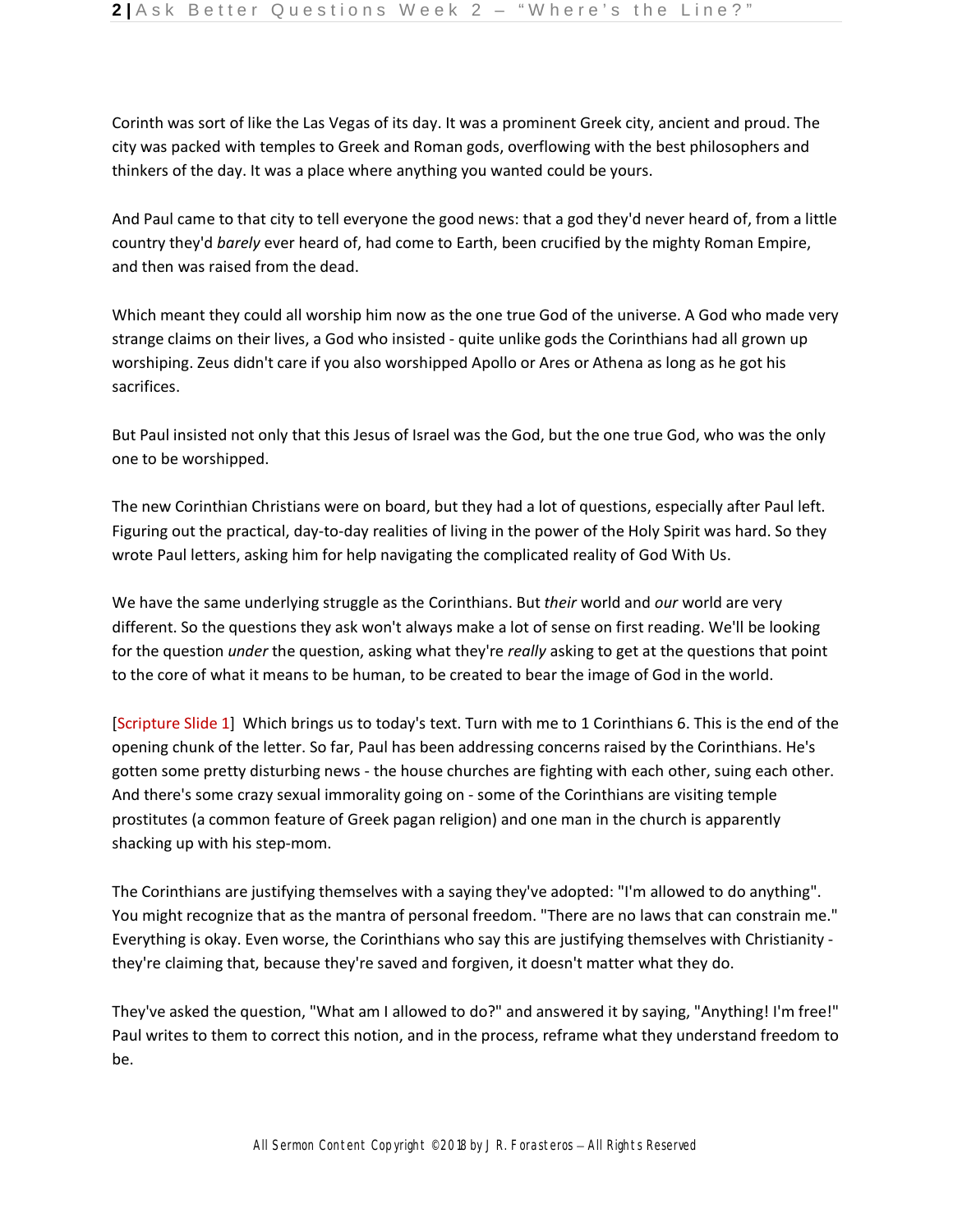You say, "I am allowed to do anything"—but not everything is good for you. And even though "I am allowed to do anything," I must not become a slave to anything. You say, "Food was made for the stomach, and the stomach for food." (This is true, though someday God will do away with both of them.) But you can't say that our bodies were made for sexual immorality. They were made for the Lord, and the Lord cares about our bodies. And God will raise us from the dead by his power, just as he raised our Lord from the dead.

Don't you realize that your bodies are actually parts of Christ? Should a man take his body, which is part of Christ, and join it to a prostitute? Never! And don't you realize that if a man joins himself to a prostitute, he becomes one body with her? For the Scriptures say, "The two are united into one." But the person who is joined to the Lord is one spirit with him.

Run from sexual sin! No other sin so clearly affects the body as this one does. For sexual immorality is a sin against your own body. Don't you realize that your body is the temple of the Holy Spirit, who lives in you and was given to you by God? You do not belong to yourself, for God bought you with a high price. So you must honor God with your body. -- 1 Corinthians 6:12-20

When the Corinthians insist they are free to do anything, Paul doesn't disagree with them. He doesn't say, "Hey, no you're not free!" Instead he observes what should be obvious to the Corinthians, if they would only look honestly at themselves:

They *can* do everything. But that doesn't mean everything is *good*. Paul observes that the way they're indulging in their freedom isn't good for them, it's not good for the other members of their church, and it's not good for the world around them.

Paul reframes the question of personal freedom with the question of relationships. When our driving concern is personal freedom, we're caught up with questions of what's allowed.

How far is too far? How much can I get away with? What's the outer limit here?

In this view of religion, God becomes like a restrictive parent, always trying to get in the way of what we really want to do. And other people become means to our ends. What matters most is my pleasure, my fulfillment. Me, me, me. Questions of personal freedom end in selfishness.

Instead, Paul reminds the Corinthians that to be in Christ is to be in relationship, and relationship refocuses us away from ME toward God and others.

This is most explicit at the end of the passage - the culmination of Paul's argument - when he observes, "Don't you realize that your body is the temple of the Holy Spirit, who lives in you and was given to you by God?"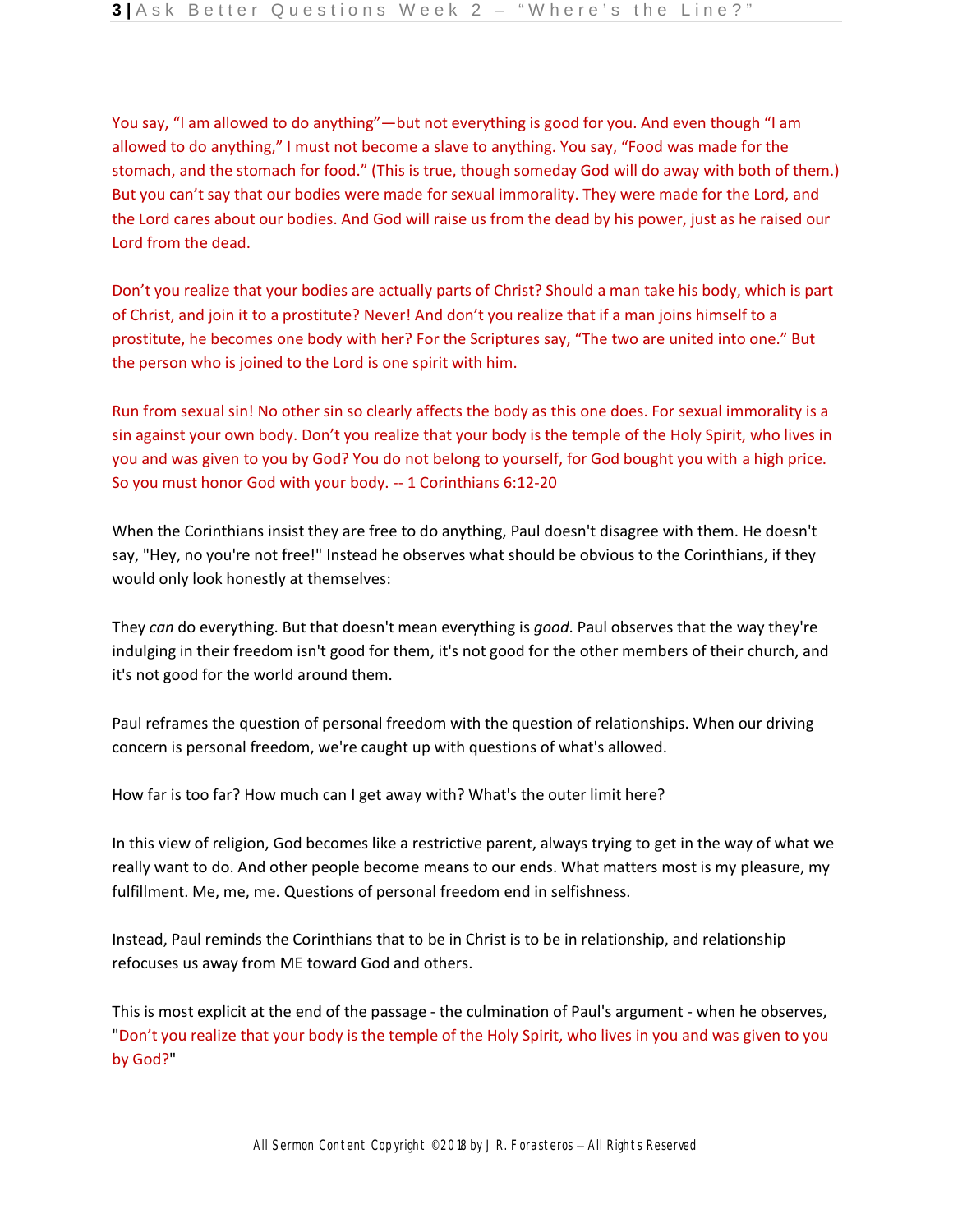We miss what Paul is really saying here because we don't have a good Texas translation of the Bible yet. Greek has a singular and a plural form of the second person pronoun - in other words, 'you' and 'y'all'.

What's fascinating about this verse is that when Paul says 'your body is the temple of the Holy Spirit', the word 'you' is plural, but the word 'body' is singular.

So he's not saying, 'Your body' OR 'y'all's bodies'. He's saying "y'all's body".

This verse gets used out of context all the time to talk about how we treat our individual bodies (like why not to get tattoos or something). But Paul isn't talking here only about our individual bodies.

He's saying that when we give our lives to follow Jesus, we belong to God *and to each other*. It means you and I belong to each other. That when we all come together as one body, one church, then we are the Temple of the Holy Spirit.

Which means what I do with my body affects you. And what you do with your body affects me. Much in the same way spouses belong to each other, so too do members of the same church belong to each other.

All that matters because Paul is reframing this question of sexual morality and personal freedom. The Corinthians want to know, "How much am I allowed to do? Can I see that temple prostitute? Can I shack up with my stepmom?"

And Paul is saying, "Woah, you're asking the wrong question. The question shouldn't be, 'Is this allowable? Am I free to do this?'

"You should be asking, 'Is this *good*? Is this good for the Church? Is this honoring the God who rescued me and gave me this body? Is this good for me?'"

Personal freedom is subject to the law of love. If something is loving toward God and others, then we don't do it, regardless of whether we're *free* to do it or not.

That's challenging. It rubs my American sensibilities the wrong way. I want to stand up and say, "Whoa, Paul! Don't tread on me!"

But Paul also points out the insidious trap of personal freedom. In verse 12 he warns, "Even though I am allowed to do anything, I must not become a slave to anything."

A quest for personal freedom all to easily becomes a quest to satisfy our own selfish desires. We end up pursuing pleasure at any cost, or success or financial security. We reduce others from brothers and sisters created in the image of God to means to accomplish our own agendas. Unrestricted freedom makes slaves of us all.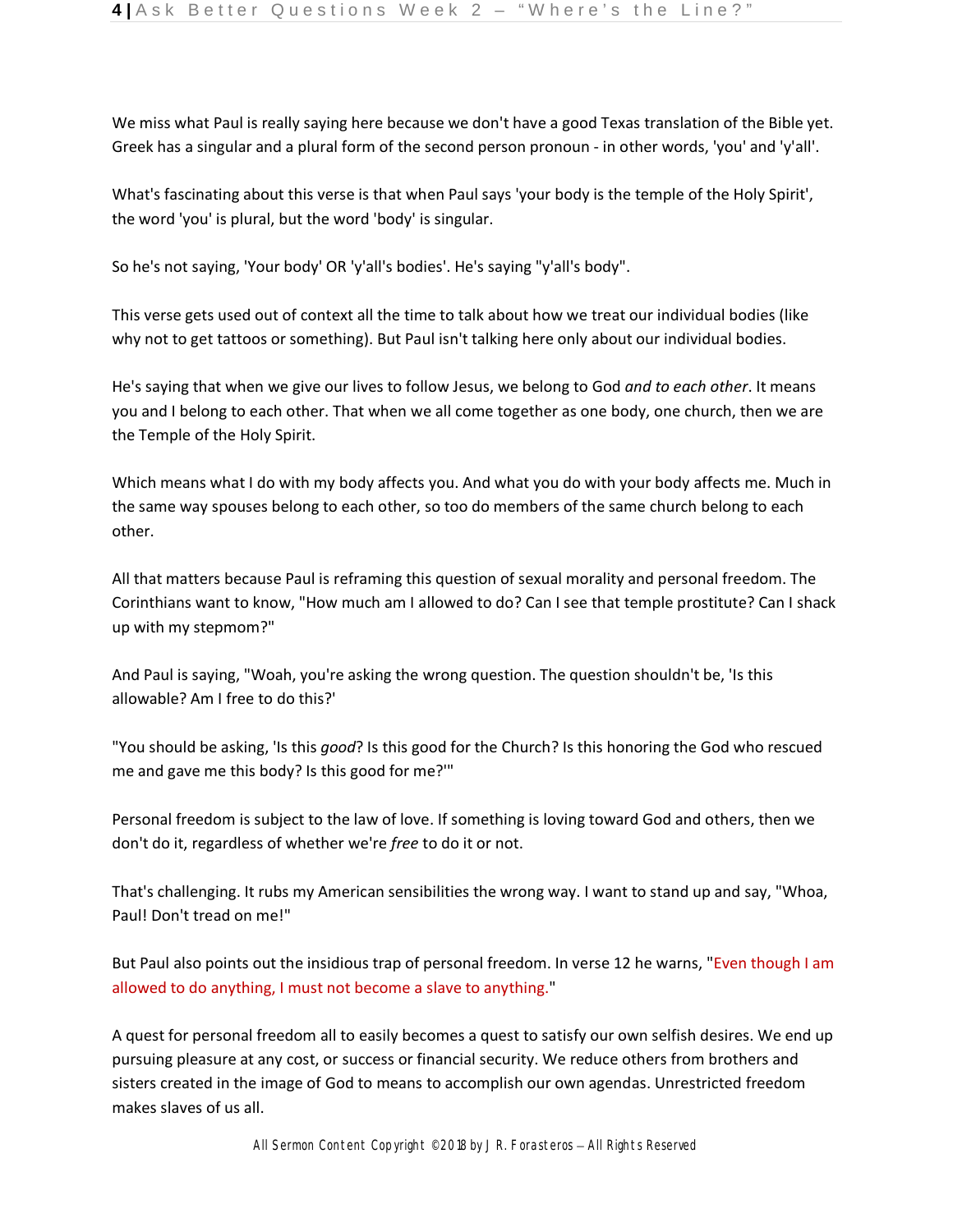Paul calls us to more than this. He calls us to remember we were created to be eternal. The highest calling of our lives is not pleasure or food or a nice paycheck.

I grew up in Church, and I can tell you the one question that me and all my friends wanted to know in youth group:

How far is too far? (We were teenagers and yes, this was specifically about sex.) We were captivated by this question: what, exactly, were the limits of what we were allowed to do?

No one pulled us aside to tell us we were asking the wrong question. No one suggested to us that maybe the people on the other end of that question existed for more than just to make us feel good.

Instead, the Church played the game. Youth leaders argued over exactly where the line was, with many going so far as to say that boys and girls can't even be friends because there's just too much sexual temptation and potential for sin!

No wonder, if that is the best the Church can do when it comes to talking about sexuality, the Church is no better than Hollywood or Washington, D. C. when it comes to sexual exploitation. Last year, when the #metoo movement swept across the nation, women all over the country shared stories of sexual harassment and assault they had experienced at work, on the streets, in public spaces like malls and movie theaters.

But then another hashtag started trending: #churchtoo. Women (and men!) began sharing experiences of how they had been victimized *in churches*. Often by pastors or other leaders.

How can it be that church leaders, people called by God to lead congregations in the way of Jesus' selfgiving love, come to a place where they see those very congregants as persons to be used and exploited for their own pleasure?

There are \*many\* factors that play into this issue, and none of them excuses the pastors and leaders who abuse people in their care. But according to Paul, this kind of dysfunction stems from refusing to see each other as more important than myself. It grows from a desire for my own pleasure at the expense of others.

We belong to each other, so we have a responsibility to each other. Not to abuse or exploit but to love, to cherish and protect. This can only happen when we make others primary, when we put their good above our wants.

Friends, we are images of the eternal God, invited by this God into a loving stewardship of this beautiful creation. We are kings and queens, created to rule the world with God and with each other. God has entrusted *us* with making the world as it could be.